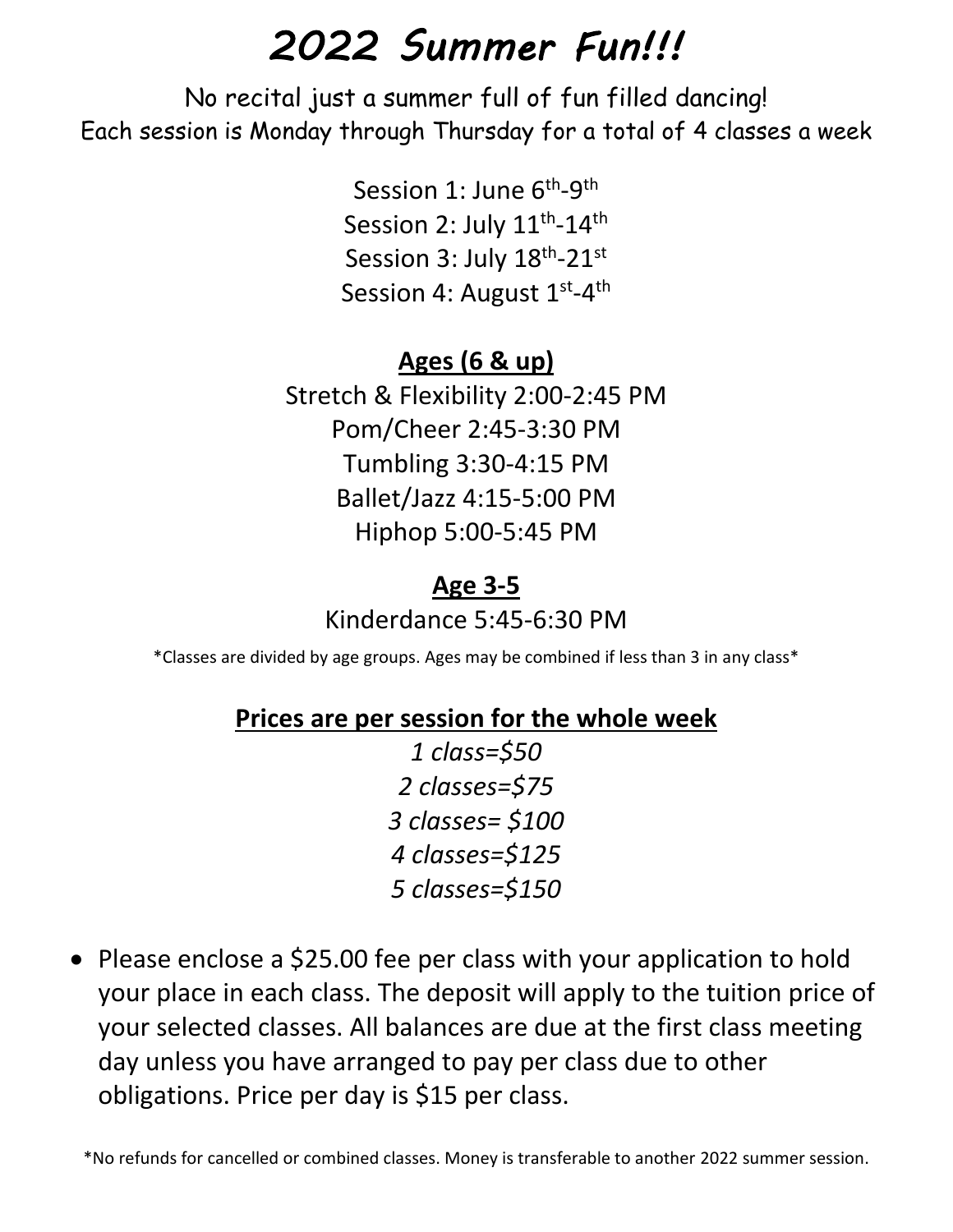Please return this form with deposit:

| Cell phone_________________ Home phone________________    |  |  |  |  |  |
|-----------------------------------------------------------|--|--|--|--|--|
|                                                           |  |  |  |  |  |
|                                                           |  |  |  |  |  |
| Previous dance training<br>Frevious dance training        |  |  |  |  |  |
| Referred by ____________________                          |  |  |  |  |  |
| Are you interested in fall classes(circle one)? YES or NO |  |  |  |  |  |
|                                                           |  |  |  |  |  |
|                                                           |  |  |  |  |  |
| Class Deposit_____________________                        |  |  |  |  |  |
|                                                           |  |  |  |  |  |

Please mail to: Premier Dance Center 645 Petro Point Drive Lake Charles, LA 70607